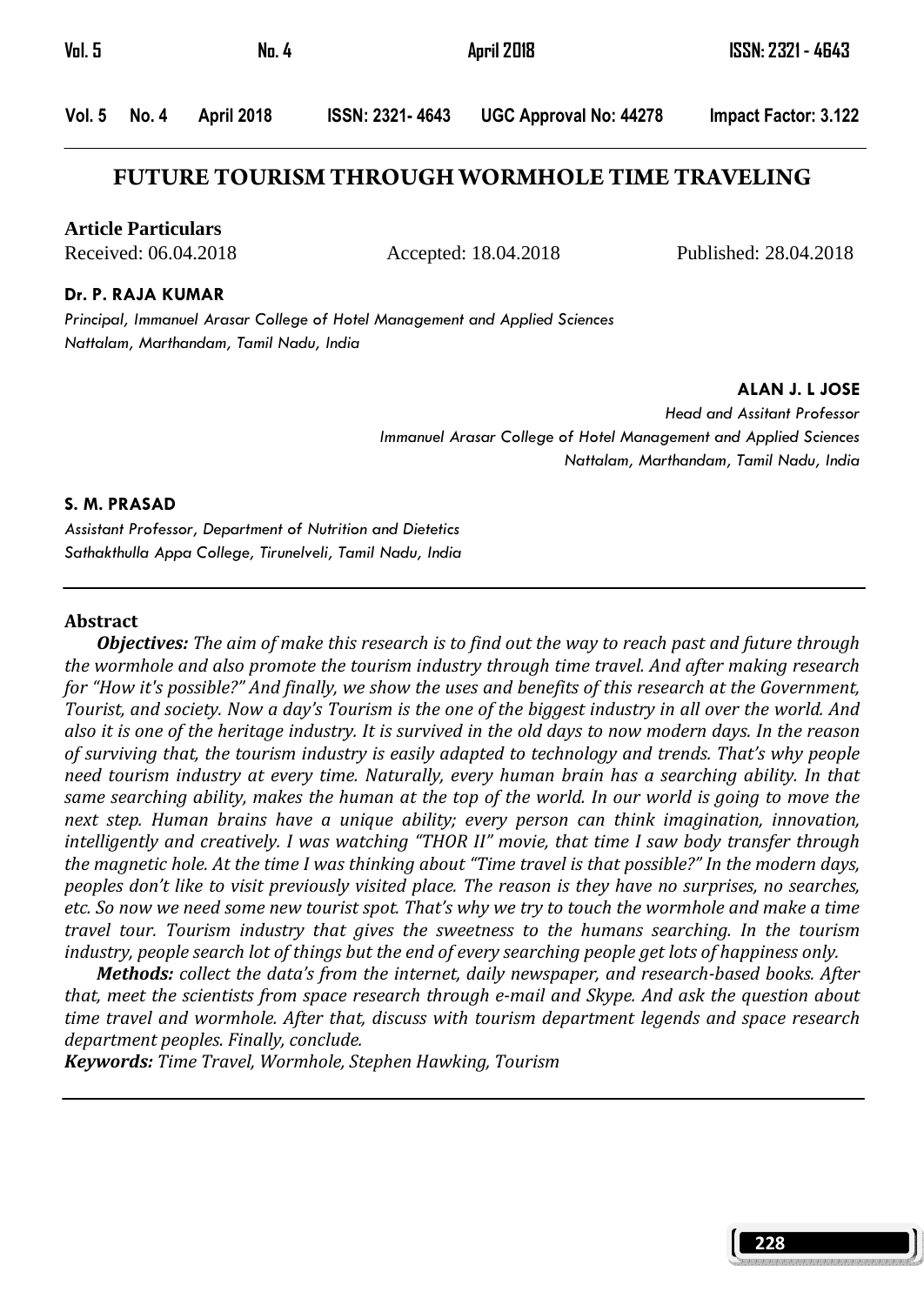### Introduction

 The wormhole is a theoretical passage through space-time that could create shortcuts for long journeys across the universe. Wormholes are predicted by the theory of general relativity. Many more legends they, explained the possibility of time travel. They are made the theory of time travel. But all are showing one think that's Wormhole is the only way of time travel.

### Wormhole Theory

 The Wormholes were first theorized in 1916, though that wasn't what they were called at the time. While reviewing another physicist's solution to the equations in Albert Einstein's theory of general relativity, Austrian physicist Ludwig Flamm realized another solution was possible. He described a "white hole," a theoretical time reversal of a black hole. Entrances to both black and white holes could be connected by a space-time conduit.

 In 1935, Einstein and physicist Nathan Rosen used the theory of general relativity to elaborate on the idea, proposing the existence of "bridges" through space-time. These bridges connect two different points in space-time, theoretically creating a shortcut that could reduce travel time and distance. The shortcuts came to be called Einstein-Rosen bridges, or wormholes.

 Wormholes contain two mouths, with a throat connecting the two. The mouths would most likely be spheroidal. The throat might be a straight stretch, but it could also wind around, taking a longer path than a more conventional route might require. Einstein's theory of general relativity mathematically predicts the existence of the wormholes, but none have been discovered to date. A negative mass wormhole might be spotted by the way its gravity affects the light that passes by. Certain solutions of general relativity allow for the existence of wormholes where the mouth of each is a black hole. However, a naturally occurring black hole, formed by the collapse of a dying star, does not by itself create a wormhole.

 Also, wormholes for travel would likely need to be artificially constructed, because there is no solid evidence that they exist naturally. "We see no objects in our universe that could become wormholes as they age," Thorne writes in his new book "The Science of Interstellar". By contrast, scientists see huge numbers of stars that will eventually collapse to form black holes. There is a possibility that very, very small wormholes exist in the universe in something called "quantum foam," which may or may not exist in the universe.

### Traveling through the Wormhole

 Looking to travel from one star to another, but don't want the trip to take tens of thousands of years? How about using a wormhole? Science fiction is filled with tales of traveling through wormholes. But the reality of such travel is more complicated, and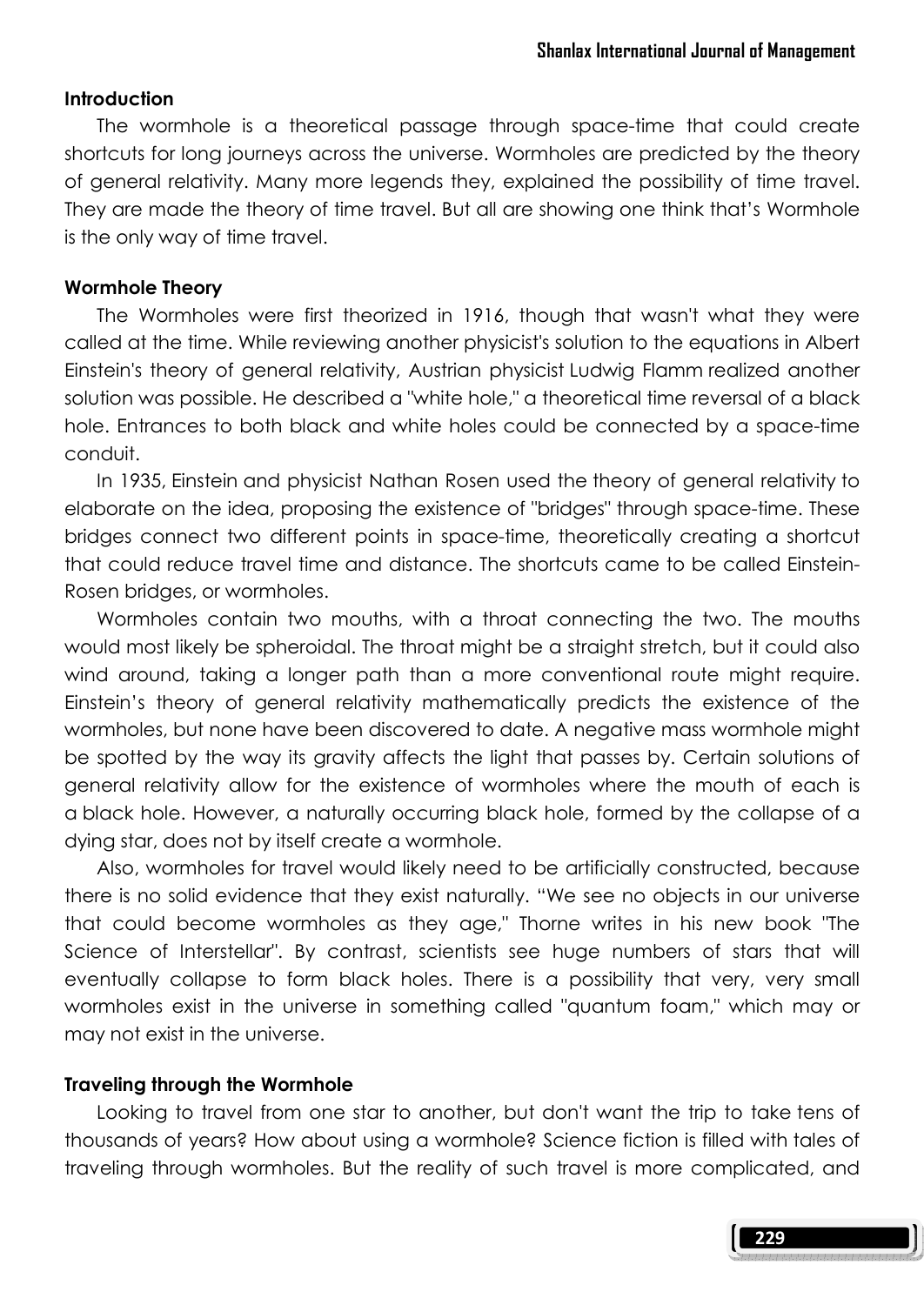not just because we've yet to spot one. The first problem is size. Primordial wormholes are predicted to exist on microscopic levels, about 10centimeters. However, as the universe expands, it is possible that some may have been stretched to larger sizes. Another problem comes from stability. The predicted Einstein-Rosen wormholes would be useless for travel because they collapse quickly.

 But more recent research found that a wormhole containing "exotic" matter could stay open and unchanging for longer periods of time.Exotic matter, which should not be confused with dark matter or antimatter, contains negative energy density and large negative pressure. Such matter has only been seen in the behavior of certain vacuum states as part of quantum field theory.If a wormhole contained sufficient exotic matter, whether naturally occurring or artificially added, it could theoretically be used as a method of sending information or travelers through space. Unfortunately, human journeys through the space tunnels may be challenging. "The jury is not in, so we just don't know," physicist Kip Thorne, one of the world's leading authorities on relativity, black holes, and wormholes, told Space.com. "But there are very strong indications that wormholes that a human could travel through are forbidden by the laws of physics. That's sad, that's unfortunate, but, that's the direction in which things are pointing."

 Wormholes may not only connect two separate regions within the universe, they could also connect two different universes. Similarly, some scientists have conjectured that if one mouth of a wormhole is moved in a specific manner, it could allow for time travel. Today's technology is insufficient to enlarge or stabilize wormholes, even if they could be found. However, scientists continue to explore the concept as a method of space travel with the hope that technology will eventually be able to utilize them. "You would need some of the super-super-advanced technology," Hsu said. "Humans won't be doing this any time shortly."

## Faster-Than-Light



 Wormhole travel as envisioned by Les Bossinas for NASA. Digital art by Les Bossinas, 1998. The impossibility of faster-than-light relative speed only applies locally. Wormholes might allow effective superluminal (faster-than-light) travel by ensuring that the speed of light is not exceeded locally at any time. While traveling through a wormhole, subluminal (slower-than-

light) speeds are used. If two points are connected by a wormhole whose length is shorter than the distance between them outside the wormhole, the time is taken to traverse it could be less than the time it would take a light beam to make the journey if it took a path through the space outside the wormhole. However, a light beam traveling through the wormhole would, of course, beat the traveler.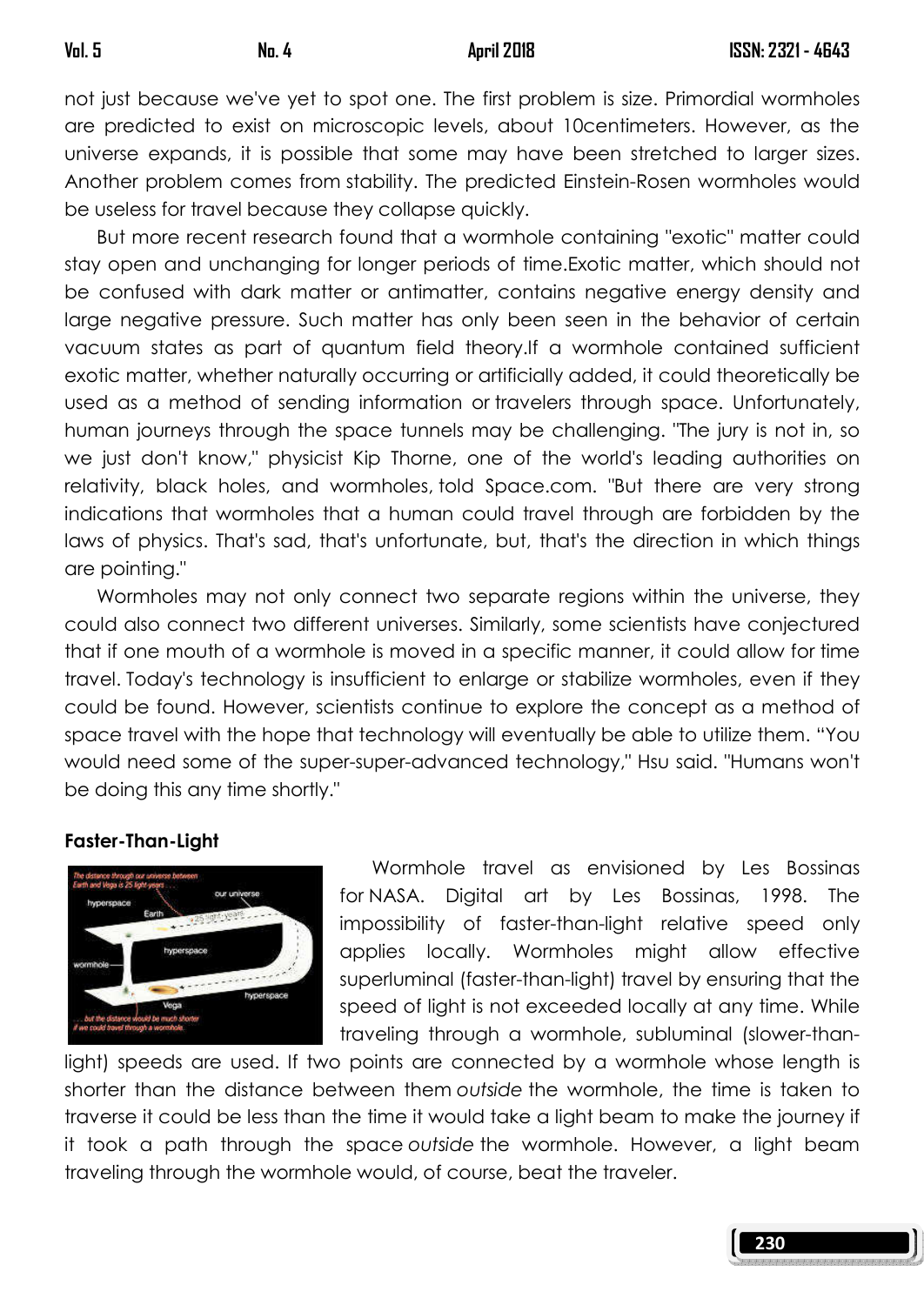

## Time Travel



 A Wormhole could allow time travel. This could be accomplished by accelerating one end of the wormhole to a high velocity relative to the other, and then sometime later bringing it back; relativistic time dilation would result in the accelerated wormhole mouth aging less than the stationary one as seen by an external observer, similar to what is seen in the twin paradox. However, time connects differently through the wormhole than outside it, so that synchronized clocks at each mouth will remain synchronized to someone traveling through the wormhole itself, no matter how the mouths move around.

 This means that anything which entered the accelerated wormhole mouth would exit the stationary one at a point in time before its entry. For example, consider two clocks at both mouths both showing the date as 2000. After being taken on a trip at relativistic velocities, the accelerated mouth is brought back to the same region as the stationary mouth with the accelerated mouth's clock reading 2005 while the stationary mouth's clock read 2010. A traveler who entered the accelerated mouth at this moment would exit the stationary mouth when its clock also read 2005, in the same region but now five years in the past. Such a configuration of wormholes would allow for a particle's world line to form a closed loop in space-time, known as a closed time like the curve.



 It is thought that it may not be possible to convert a wormhole into a time machine in this manner; some analyses using the semiclassical approach to incorporating quantum effects into general relativity indicate that a feedback loop of virtual particles would circulate through the wormhole with ever-increasing intensity, destroying it before any information could be passed through it, in keeping with the chronology protection conjecture. This has been called into question by the suggestion that radiation would disperse after traveling through the wormhole, therefore preventing infinite accumulation. In the future its help to develop tourism. Because it's

the part of tourism management.